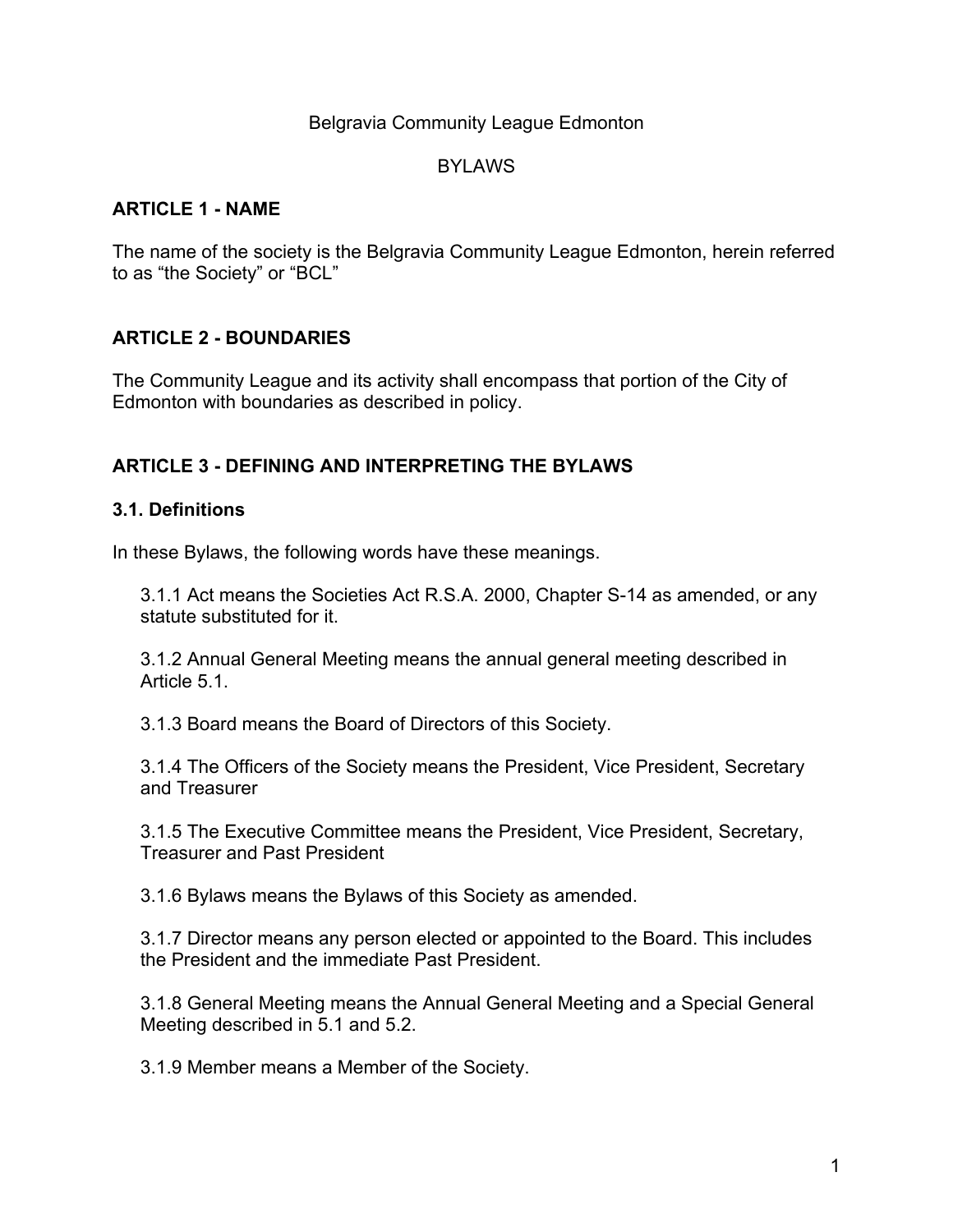3.1.10 Registered Office means the registered office for the Society.

3.1.11 Register of Members means the register maintained by the Board of Directors containing the names of the Members of the Society.

3.1.12 Society means the Belgravia Community League Edmonton.

3.1.13 Special Meeting means the special general meeting described in Article 5.2.

3.1.14 Special Resolution means:

3.1.14.1 a resolution passed at a General Meeting of the membership of this Society.

Members shall be provided with twenty-one (21) days' notice of this meeting. The notice shall state the proposed resolution. A vote of 75% of the voting Members who vote in person shall be required for a Special resolution to be passed;

3.1.14.2 a resolution proposed and passed as a Special Resolution at a General Meeting with less than twenty-one (21) days' notice.

3.1.14.3 a resolution agreed to in writing by all the Voting Members who are eligible to vote on the resolution in person at a General Meeting.

3.1.15 Voting Member means a Member entitled to vote at the meetings of the Society.

# **ARTICLE 4 - MEMBERSHIP**

### **4.1 Classification of Members**

Any resident within the stated boundaries will be a full member upon payment of the membership fee, provided he/she agrees with the objectives of the community league.

There are five categories of Members:

4.1.1 Family Members - reside in one household and act as a family unit.

4.1.2 Senior Members - 60 years of age or over.

4.1.3 Single Member - any adult over the age of the majority.

4.1.4 Adult Member - any couple residing in one household with no children.

4.1.5 Honourary Life Member may be conferred upon anyone who has provided service to the League for more than 25 years or has made significant, positive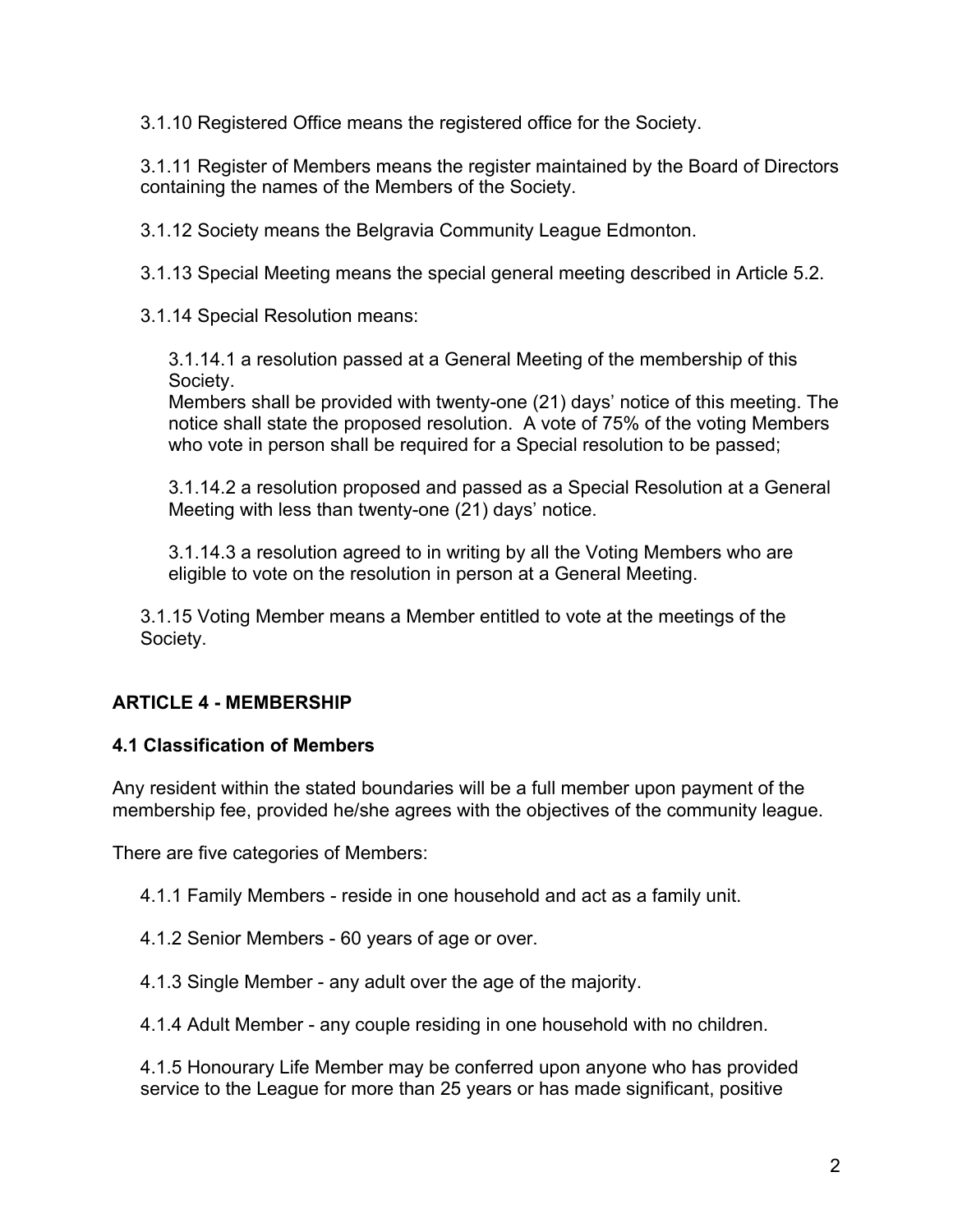contributions to the League. The decision for presenting candidates for Life Memberships to the membership shall be at the discretion of the Board of Directors.

4.1.6 Associate Member is a non-voting member (any business or institution located within the defined boundaries of the League or non-resident person who wishes to support the league and who has first purchased a membership in his or her home league).

# **4.2 Admission of Members**

Any individual may become a Member in the appropriate category by meeting the requirements in Article 4.1. The individual will be entered as a Member under the appropriate category in the Register of Members.

# **4.3 Membership Fees**

4.3.1 The membership year is September 1 to August 31.

4.3.2 The Board shall set annual membership fees for each category of Members

# **4.4 Rights and Privileges of Members**

4.4.1 Any Member in good standing is entitled to:

- receive notice of general meetings of the Society;
- vote an any general meeting of the Society
- nominate members for election to the Board of Directors
- exercise other rights and privileges given to Members in these Bylaws.
- participate in activities of the Society, except where a user fee applies.

4.4.2 Voting Members:

Only Members in good standing (as defined in Article 4.4.3) and present are eligible to vote at meetings of the Society based on the following:

4.4.2.1 Family Members are eligible for up to 2 votes per household. (1 vote per member in good standing).

4.4.2.2 Senior Members are eligible for up to 2 votes per household. (1 vote per member in good standing).

4.4.2.3 Single Members are eligible for one vote per household.

4.4.2.4 Adult Members are eligible for 2 votes per household. (1 vote per member in good standing).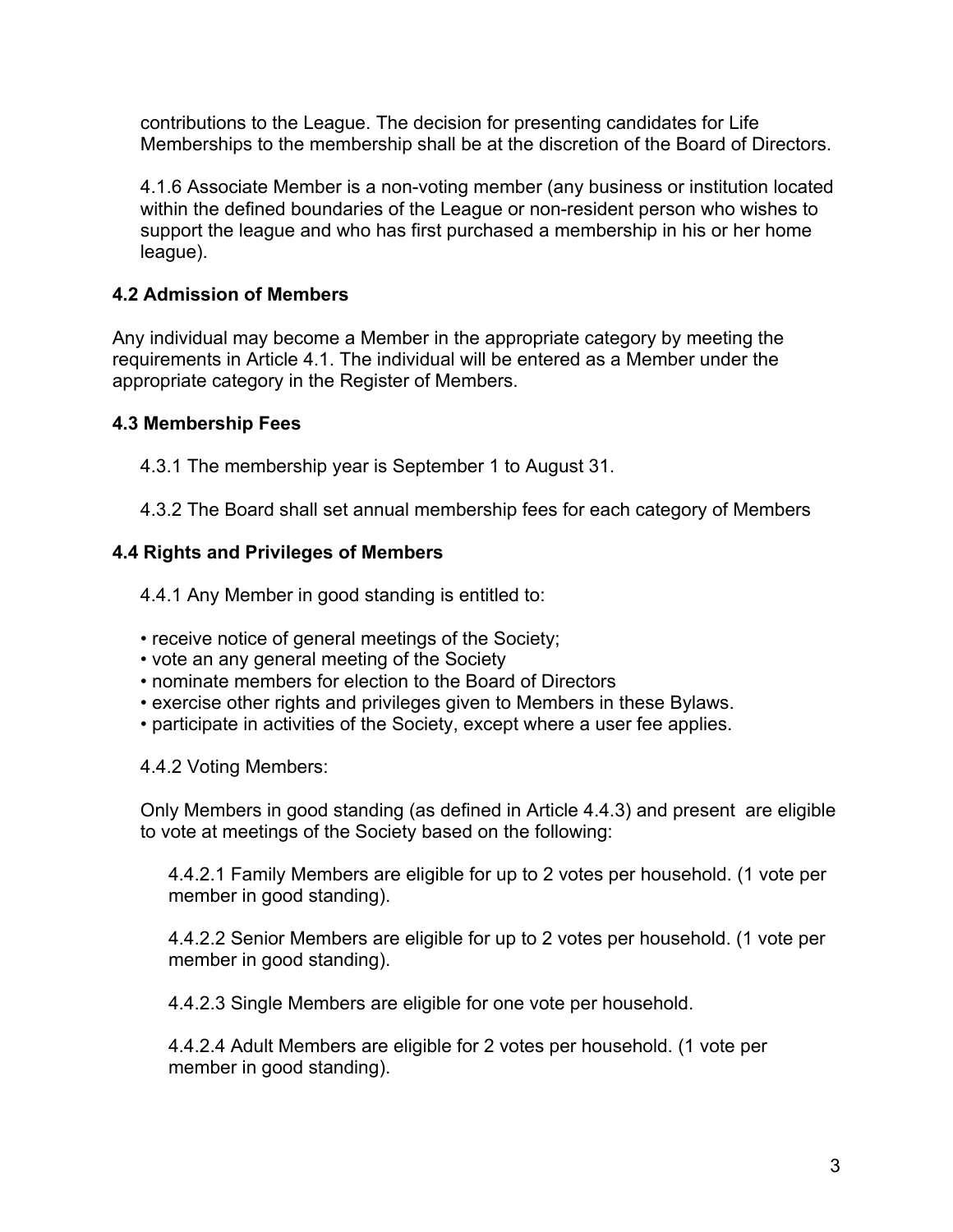4.4.2.5 Honourary Life Members are eligible for one vote per member.

4.4.3 Member In Good Standing:

4.4.3.1 Has paid membership fees or other required fees to the Society; and

4.4.3.2 Is not suspended as a Member as provided for under Article 4.5.

# **4.5 Suspension of Membership**

4.5.1 Decision to Suspend

The Board may suspend any member from membership for one or more of the following reasons:

4.5.1.1 If the Member has failed to abide by the Bylaws;

4.5.1.2 If the Member has failed to abide by BCL's Code of Conduct;

4.5.1.3 If the Member has disrupted meetings or functions of the Society; or

4.5.1.4 If the Member has done or failed to do something judged to be harmful to the Society.

### 4.5.2 Notice to the Member

4.5.2.1 The affected Member shall receive written notice of the Board's intention to deal with whether that Member should be suspended or not. The Member shall receive at least fourteen (14) days notice of the Special Meeting.

4.5.2.2 The notice shall be sent by registered mail to the last known address of the Member shown in the records of the Society. The notice may also be hand delivered by an Officer of the Board.

4.5.2.3 The notice shall state the reasons why suspension is being considered and the proposed length of time for the suspension.

4.5.3 Decision of the Board

4.5.3.1 The Member shall have an opportunity to appear before the Board to address the matter. The Board may allow another person to accompany the Member.

4.5.3.2 The Board shall determine how the matter will be dealt with, and may limit the time given the Member to address the Board.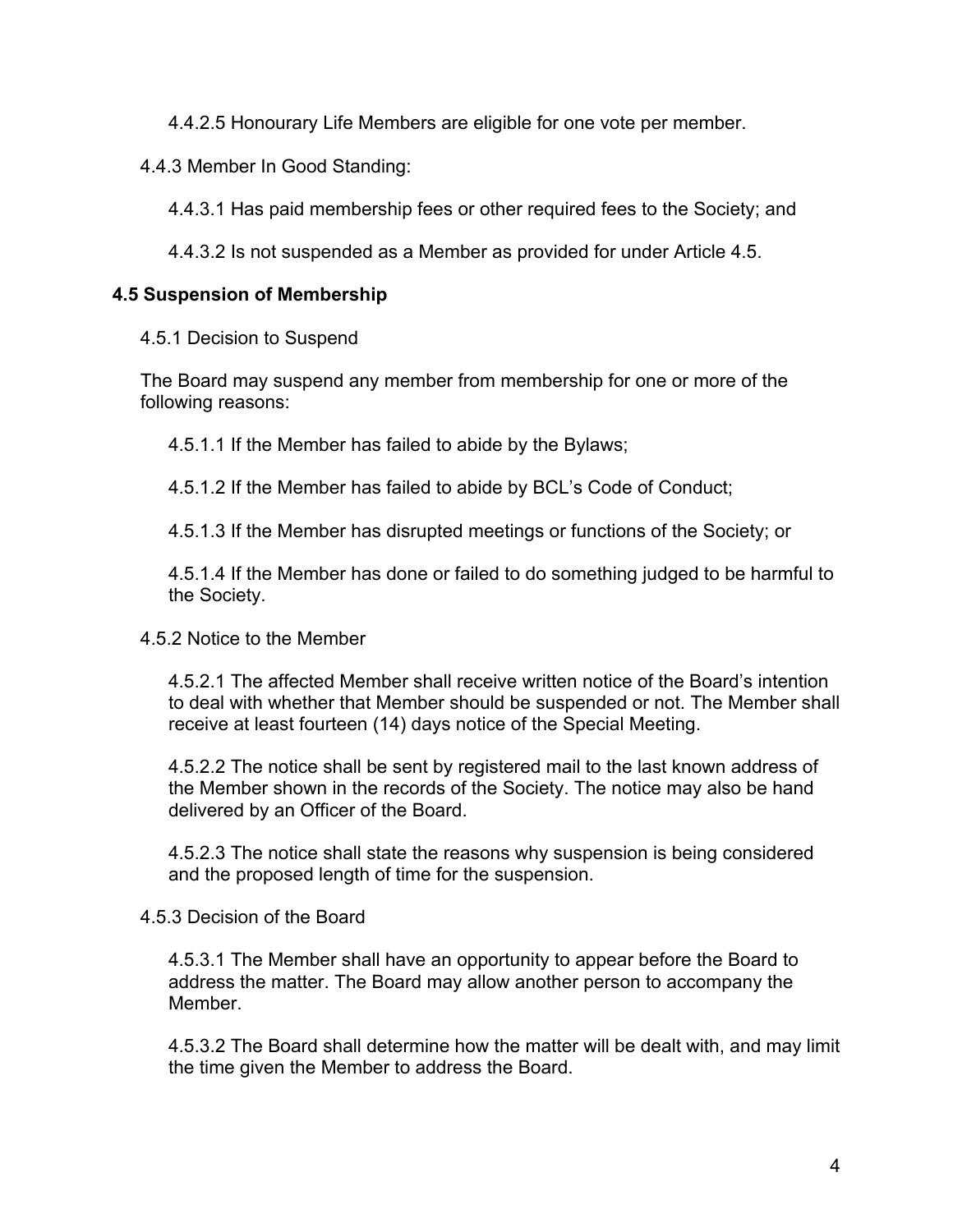4.5.3.3 The Board may exclude the Member from its discussion of the matter, including the deciding vote. Quorum for such a hearing will be two thirds (2/3) of the Executive Committee.

4.5.3.4 The decision of the Board is final.

# **4.6 Termination of Membership**

4.6.1 Resignation

4.6.1.1 Any Member may resign from the Society by sending or delivering a written notice to the Secretary or President of the Society.

4.6.1.2 Once the notice is received, the Member's name is removed from the Register of Members. The Member is considered to have ceased being a Member on the date his/her name is removed from the Register of Members.

## 4.6.2 Death

The membership of a Member is ended upon his or her death.

### 4.6.3 Deemed Withdrawal

4.6.3.1 If a Member has not paid the annual membership fees or has moved outside of the defined community league boundary, the Member is considered to have submitted his/her resignation.

4.6.3.2 In this case, the name of the Member shall be removed from the Register of Members. The Member is considered to have ceased being a Member on the date his/her name is removed from the Register of Members.

### 4.6.4 Expulsion

4.6.4.1 The Board has the power to expel any member from membership for any conduct deemed injurious to the league or its purposes. The decision of the Board is final.

4.6.4.2 All complaints heard before the Board shall be in writing and marked 'Confidential and Without Prejudice'. Such complaints shall specify the Bylaw violation or injurious behaviour and cite attempts at discipline prior to the complaint being filed.

4.6.4.3 Pending a full and proper hearing, such Member shall be placed on suspension.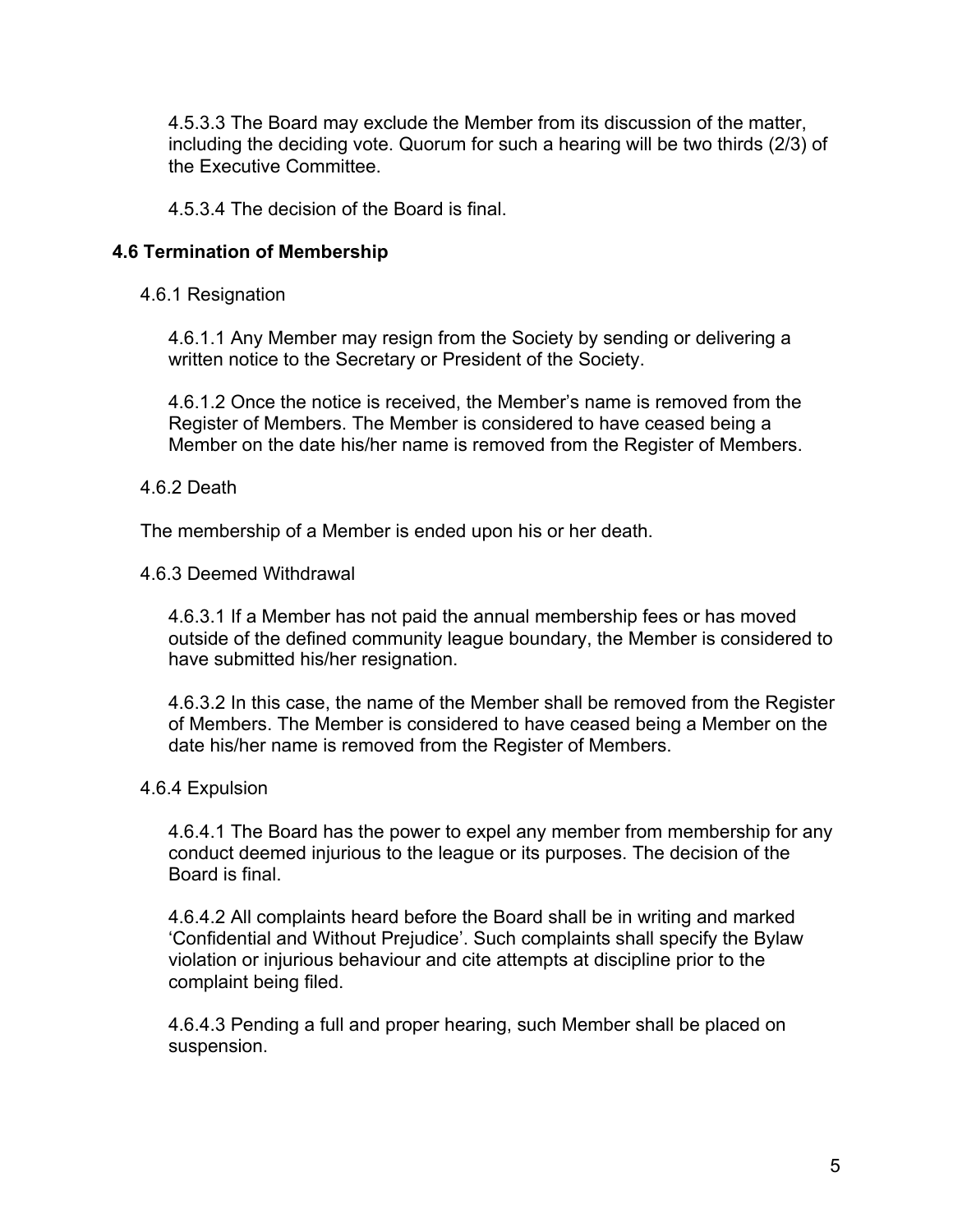4.6.4.4 The Member shall be given 14 days written notice (registered mail or hand delivery) for the hearing. The Board shall hear the Member's or Director's case.

4.6.4.5 Quorum for such a hearing will be a majority of the Board.

4.6.4.6 The Board shall debate the matter "in private" and shall render a written decision within 72 hours.

4.6.4.7 At the conclusion of the hearing the majority vote of the Board shall prevail.

4.6.4.8 If the individual fails to attend the hearing without providing a reason in writing, the termination shall be effective immediately.

4.6.4.9 On passage of the Board decision, the name of the Member shall be removed from the Register of Members. The Member is considered to have ceased being a Member on the date his/her name is removed from the Register of Members.

# **4.7 Transmission of Membership**

No right or privilege of any Member is transferable to another person. All rights and privileges cease when the Member resigns, dies, is suspended or is expelled from the Society.

# **4.8 Limitation on the Liability of Members**

No Member is, in his or her individual capacity, liable for any debt or liability of the Society.

# **ARTICLE 5 - MEETINGS OF THE SOCIETY**

# **5.1 The Annual General Meeting**

5.1.1

The Society shall hold its Annual General Meeting no more than six (6) months after the financial year-end for the presentation of the financial report, appointment of financial reviewers or auditors and election of officers. The Board shall set the place, day and time of the meeting.

5.1.2 The Secretary shall provide notice to each Member [household] at least twenty-one (21) days before the Annual General Meeting. This notice shall state the place, date and time of the Annual General Meeting, and any business requiring a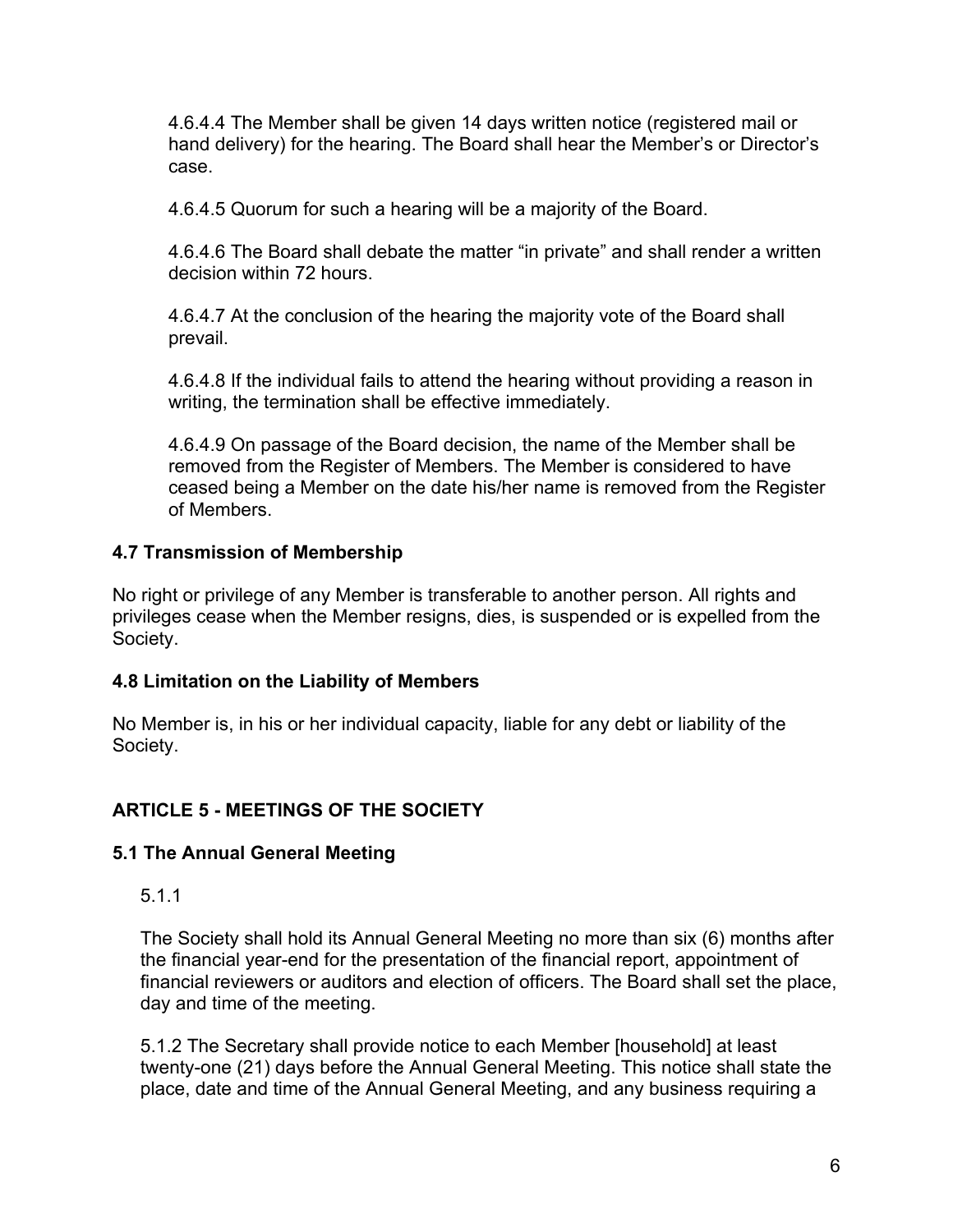Special Resolution.

5.1.3 Agenda for the Meeting

The Annual General Meeting shall deal with the following matters:

- (a) Adoption of the agenda;
- (b) Adoption of the minutes of the last annual general meeting;
- (c) Consideration of the President's report;

(d) Review of the financial statements setting out the Society's income, disbursements, assets and liabilities and the Auditor's report;

- (e) Appointment of the Auditors;
- (f) Election of Directors;
- (g) Consideration of matters specified in the meeting notice.
- 5.1.4 Quorum

A quorum for all Annual General or Special General Meetings shall be 25 members.

5.1.5 Parliamentary Authority

The rules contained in "Robert's Rules of Order," in its most current edition, shall govern the proceedings at all meetings and in all cases where they are applicable, provided that they are not inconsistent with these Bylaws or the requirements of the Societies Act.

# **5.2 Special General Meeting of the Society**

5.2.1 Calling of Special General Meeting

A Special General Meeting may be called at any time:

(a) By a resolution of the Board of Directors to that effect; or

(b) On the written request of at least five (5) Directors. The request shall state the reason for the Special General Meeting and the motion(s) intended to be submitted at the Special General Meeting; or

(c) On the written request of at least one-third (1/3) of the Voting Members. The request shall state the reason for the Special General Meeting and the motion(s)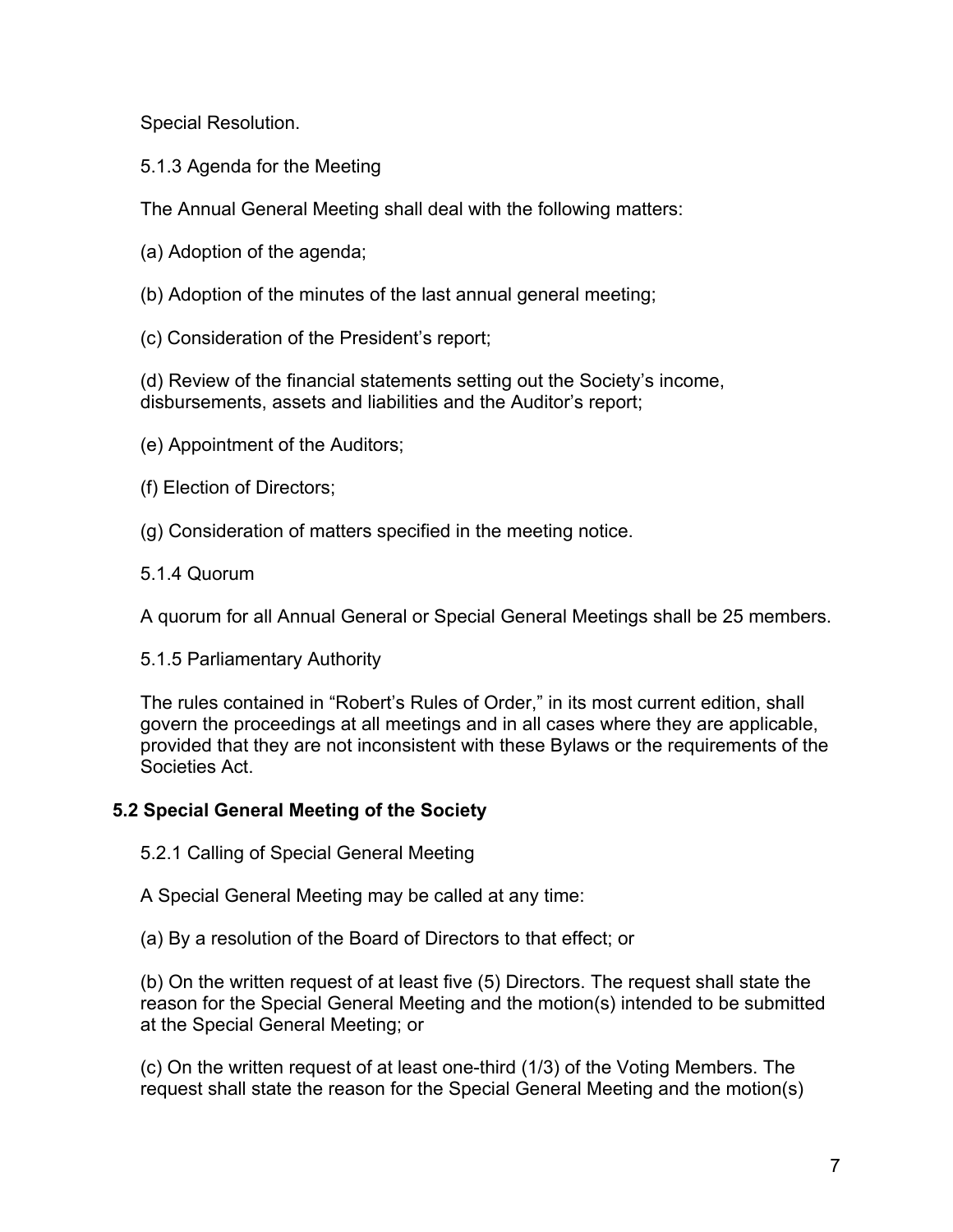intended to be submitted at such Special General Meeting.

5.2.2 Notice

The Secretary shall provide notice to each member at least twenty-one (21) days before the Special General Meeting. This notice shall state the place, date, time and purpose of the Special General Meeting.

5.2.3 Agenda for Special General Meeting

Only the matter(s) set out in the notice for the Special General Meeting shall be considered at the Special General Meeting.

5.2.4 Procedure at the Special General Meeting

Any Special General Meeting has the same method of voting (4.4.2) and the same quorum (5.1.4) requirements as the Annual General Meeting.

# **5.3 Proceedings at the Annual or a Special General Meeting**

5.3.1 Attendance by the Public:

General Meetings of the Society are open to the public. A majority of the Members present may ask any persons who are not Members to leave.

5.3.2 Failure to Reach Quorum:

The President shall cancel the General Meeting if a quorum is not present within one-half (1/2) hour after the set time for the commencement of the meeting. If cancelled, the meeting shall be rescheduled for one (1) week later at the same time and place. If a quorum is not present within one-half (1/2) hour after the set time of the second meeting, the meeting shall proceed with the Members in attendance.

# 5.3.3 Presiding Officer

5.3.3.1 The President shall chair every General Meeting of the Society. The Vice-President shall chair in the absence of the President.

5.3.3.2 If neither the President nor the Vice-President is present within one-half (1/2) hour after the set time for the General Meeting, the Members present shall choose one (1) of the Members to chair.

# 5.3.4 Adjournment

5.3.4.1 The President may adjourn any General Meeting prior to completing the agenda, with the consent of the Members at the meeting. The reconvened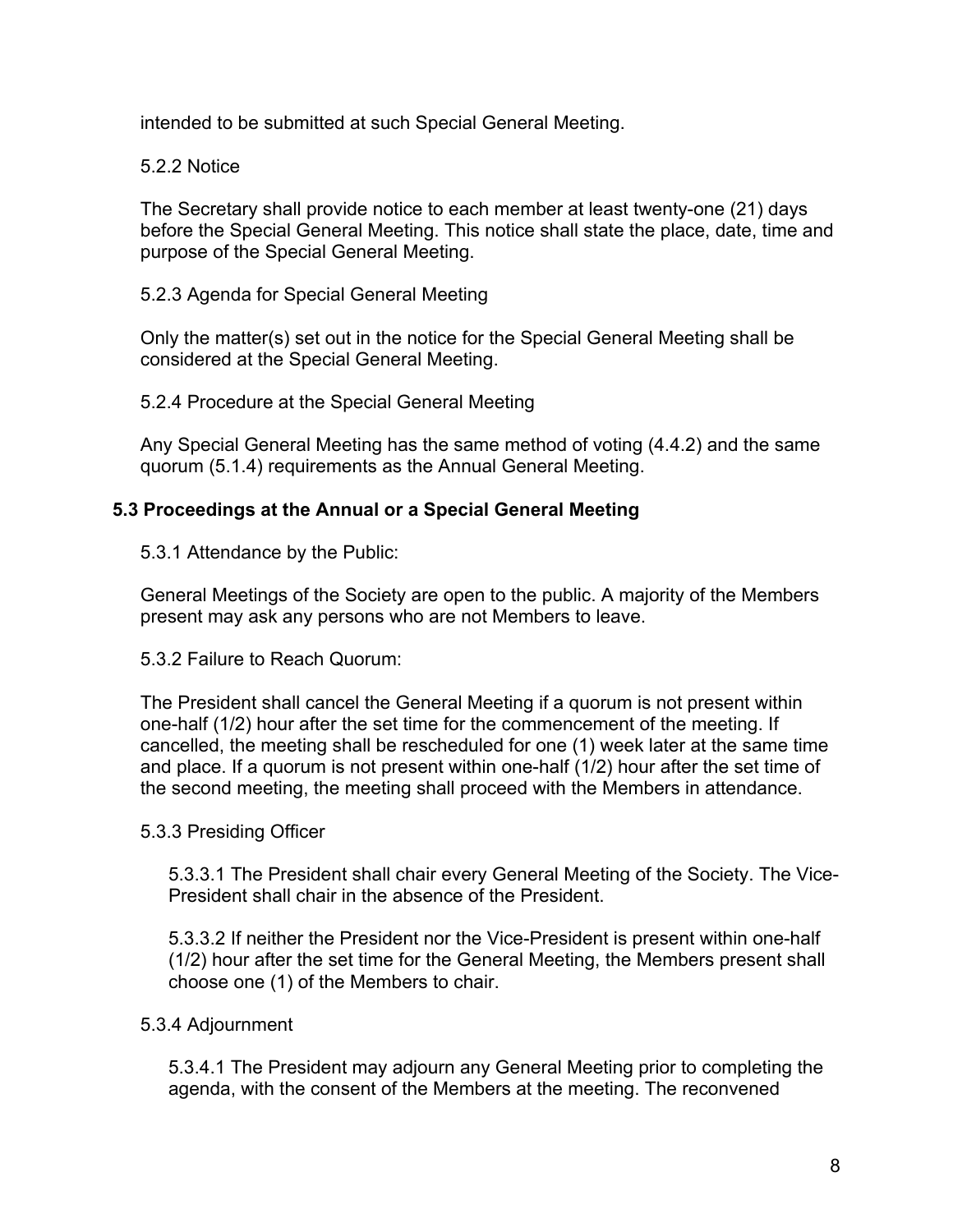General Meeting shall conduct only the unfinished business from the initial Meeting.

5.3.4.2 No notice is necessary if the General Meeting is adjourned for less than thirty (30) days.

5.3.4.3 The Society shall give notice when a General Meeting is adjourned for thirty (30) days or more. Notice shall be the same as for any General Meeting.

5.3.5 Voting

5.3.5.1 Each Voting Member has one (1) vote as per Article 4.4.2. The member must be in good standing and present. A show of hands may decide every vote at every General Meeting. A ballot shall used for elections that are contested or if at least five (5) voting Members request that a ballot be used.

5.3.5.2 The President does not have casting vote in the case of a tie vote. If there is a tie vote, the motion is defeated.

5.3.5.3 A Voting Member may not vote by proxy.

5.3.5.4 A majority of the votes of the Voting Members present shall decide each issue and resolution, unless the issue needs to be decided by a Special Resolution.

5.3.5.5 The President shall declare a resolution carried or lost. This statement is final, and does not have to include the number of votes for and against the resolution.

5.3.5.6 Members may withdraw their request for a ballot.

5.3.5.7 The President shall decide any dispute on any vote. The President decides in good faith, and this decision shall be final.

5.3.6 Failure to Give Notice of Meeting

No action taken at a General Meeting is invalid due to:

- (a) Accidental omission to give any notice to any Member;
- (b) Any Member not receiving any notice; or
- (c) Any error in any notice that does not affect the meaning.
- 5.3.7 Written Resolution of All the Voting Members: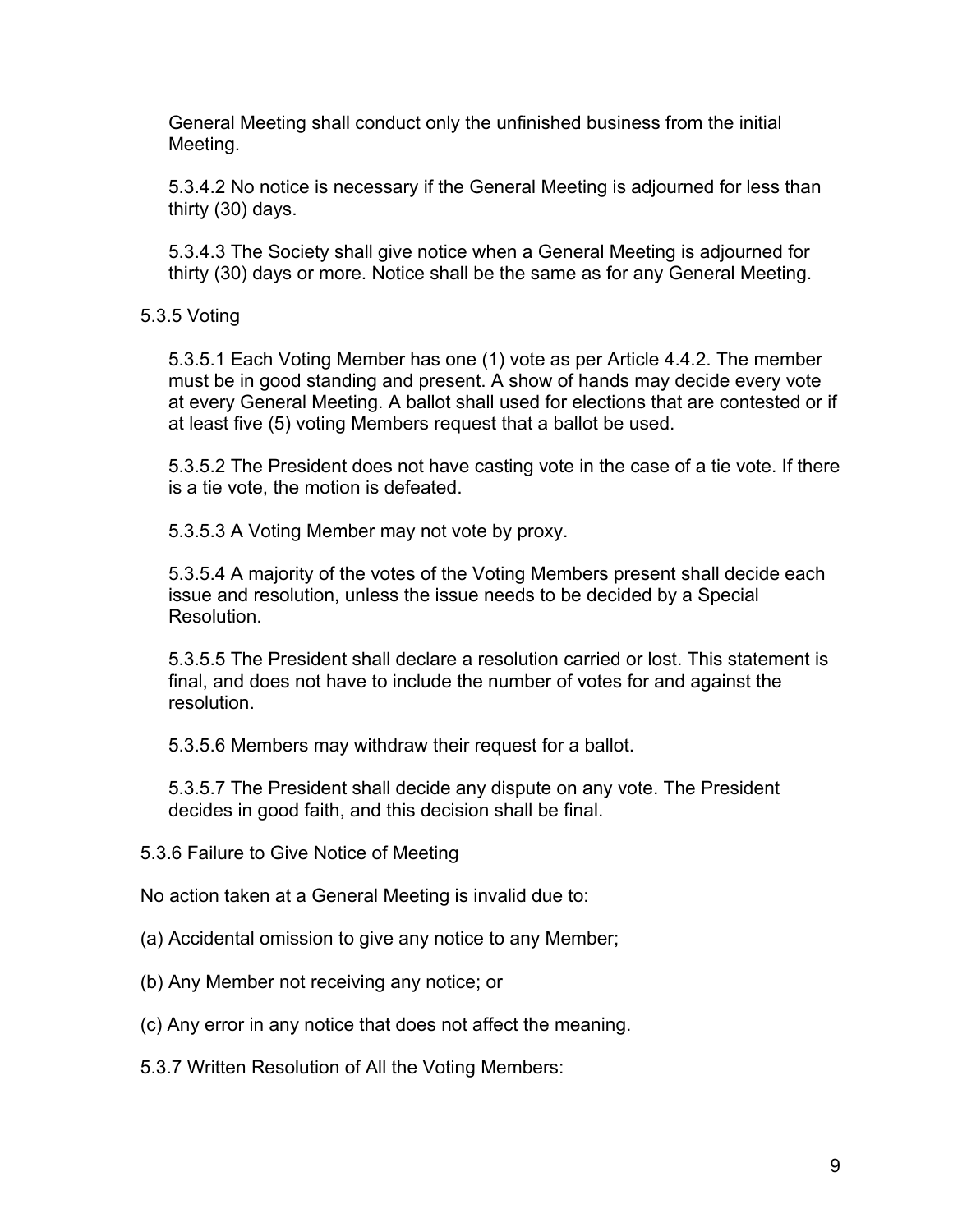All Voting Members may agree to and sign a resolution. This resolution is as valid as one passed at a General Meeting. It is not necessary to give notice or to call a General Meeting. The date on the resolution is the date it is passed.

# **ARTICLE 6 - THE GOVERNANCE OF THE SOCIETY**

# **6.1 The Board of Directors**

6.1.1 Governance and Management of the Society:

The Board governs and manages the affairs of the Society. The Board may hire a paid administrator to carry out management functions under the direction and supervision of the Board.

6.1.2 Powers and Duties of the Board:

The Board has the powers of the Society, except as stated in the Societies Act. The powers and duties of the Board include:

- (a) Promoting the objects of the Society;
- (b) Promoting membership in the Society;
- (c) Hiring employees, for the efficient functioning of the Society's business;
- (d) Regulating employees' duties and setting their salaries;
- (e) Maintaining and protecting the Society's assets and property;
- (f) Approving an annual budget for the Society;
- (g) Paying all expenses for operating and managing the Society;
- (h) Paying persons for services and protecting persons from debts of the Society;
- (i) Investing any reserve or surplus monies;
- (j) Financing the operations of the Society, and borrowing or raising monies;
- (k) Approving all contracts for the Society;
- (l) Maintaining all accounts and financial records of the Society;
- (m) Appointing legal counsel as necessary;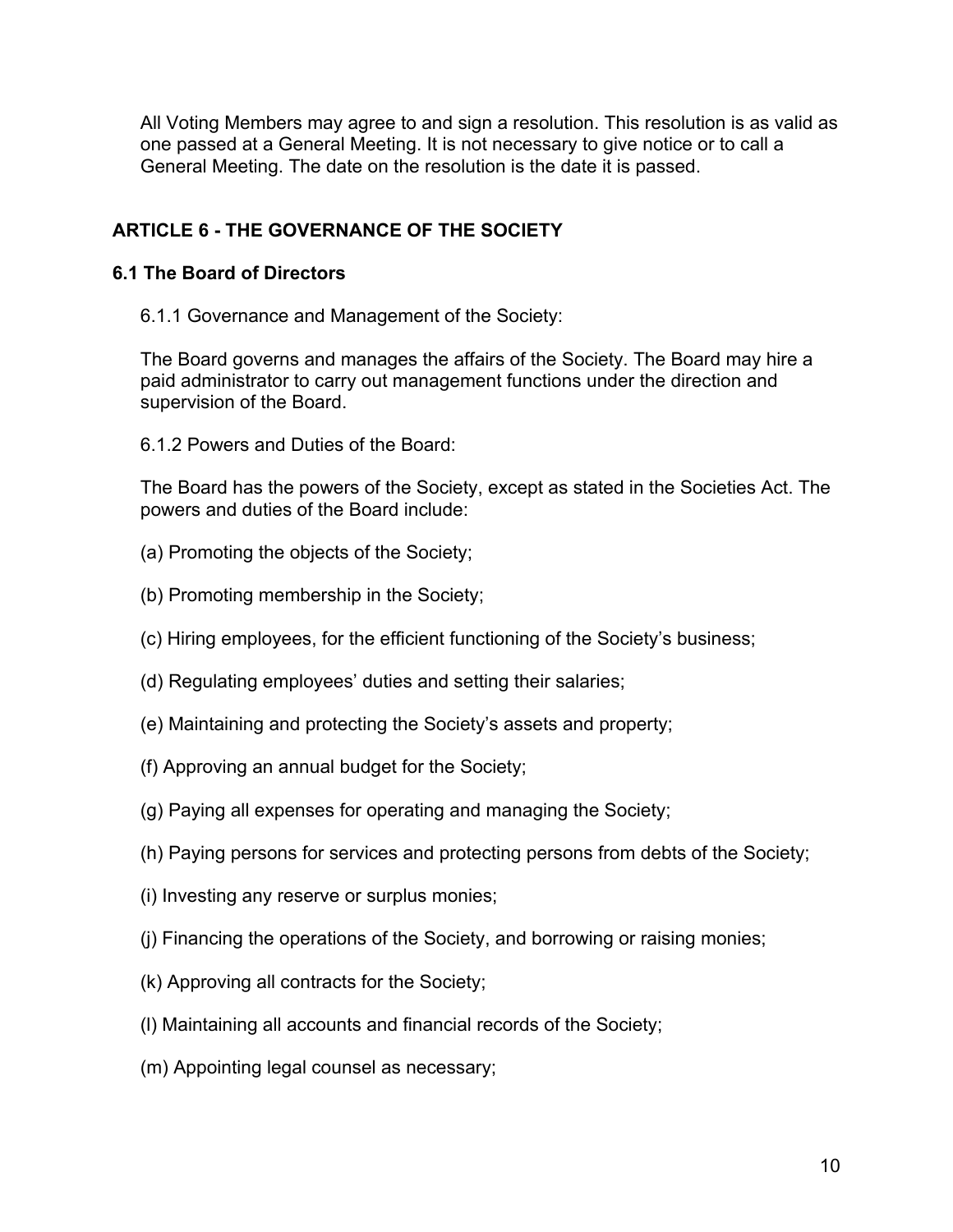(n) Making policies, rules and regulations for managing the Society and using its facilities and assets;

(o) Selling, disposing of, or mortgaging any or all of the property of the Society; and

(p) Without limiting the general responsibility of the Board, delegating its powers and duties to the Executive Committee or the paid administrator of the Society.

6.1.3 Composition of the Board:

The Board shall consist of maximum 15 directors including:

- The President;
- The immediate Past President;
- Vice-President;
- Secretary;
- Treasurer;

• Directors at Large to whom may be assigned specific responsibilities as essential to the direction and governance of the Society's interests and affairs

6.1.4 Election of the Directors and the President

6.1.4.1 All terms shall be for two years;

6.1.4.2 Voting members may re-elect any Director of the Board for a maximum of three (3) consecutive terms.

6.1.4.3 After a two-year absence from the Board, Voting Members may re-elect a former Director who previously served three (3) consecutive terms to the Board.

6.1.4.4 A person appointed or elected becomes a Director if they were present at the meeting when being appointed or elected, and did not refuse the appointment or nomination. They may also become a Director if they were not present at the meeting but consented in writing to act as Director before the appointment or election.

### 6.1.5 Resignation or Removal of Directors and Officers

6.1.5.1 A Director or Officer including the President and immediate Past-President, may resign from office by giving one (1) month's notice in writing. The resignation takes effect either at the end of the month's notice, or on the date the Board accepts the resignation.

6.1.5.2 Voting Members may remove any Director or officer including the President and the immediate Past President, before the end of his/her term. There shall be a majority vote at a Special General Meeting called for this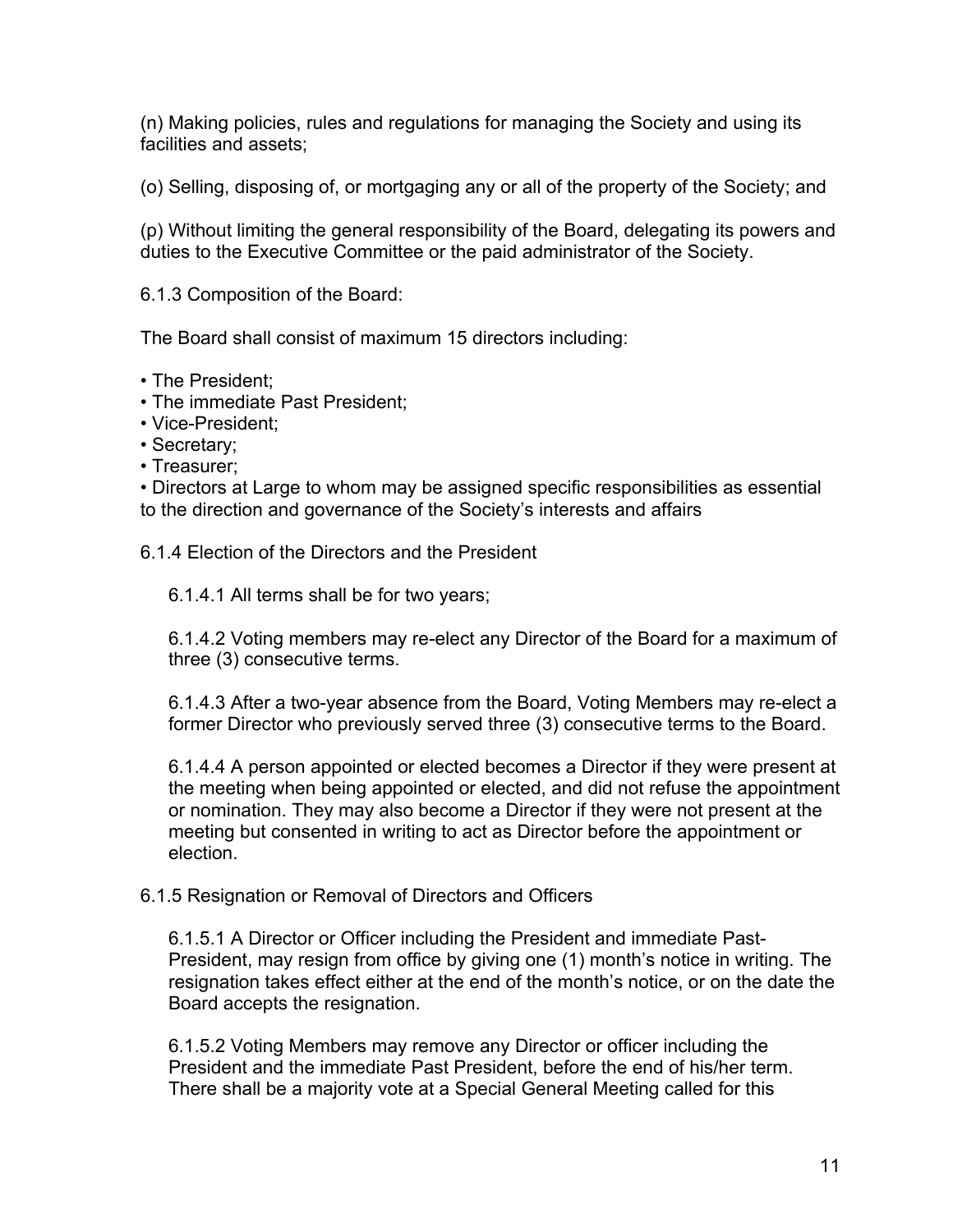purpose.

6.1.5.3 The Board of Directors may remove any Director or Officer from office, without a hearing, if he/she is absent from any three (3) consecutive meetings without notifying the President and/or Secretary of his/her intention to be absent from the meetings.

6.1.5.4 The directorship of a Director or Officer is ended upon his or her death.

6.1.5.5 If there is a vacancy on the Board, the remaining Directors or Officers may appoint a Member in good standing to fill that vacancy until the next AGM. This does not apply to the position of immediate Past President. This position remains vacant until the end of the serving President's term.

### **6.2 Suspension of Directors and Officers**

6.2.1 Decision to Suspend

The Board may suspend a Director or Officer from the Board for one or more of the following reasons:

6.2.1.1 If the Director or Officer has failed to abide by the Bylaws;

6.2.1.2 If the Director or Officer has failed to abide by BCL's Code of Conduct;

6.2.1.3 If the Director or Officer has disrupted meetings or functions of the Society; or

6.2.1.4 If the Director or Officer has done or failed to do something judged to be harmful to the Society.

6.2.2 Notice to the Director or Officer

6.2.2.1 The affected Director or Officer shall receive written notice of the Board's intention to deal with whether that Director or Officer should be suspended or not. The Director or Officer shall receive at least fourteen (14) days written notice before the Special Meeting.

6.2.2.2 The notice shall be sent by registered mail to the last known address of the Director or Officer shown in the records of the Society. The notice may also be hand delivered by an Officer of the Board.

6.2.2.3 The notice shall state the reasons why suspension is being considered and the proposed length of time for the suspension.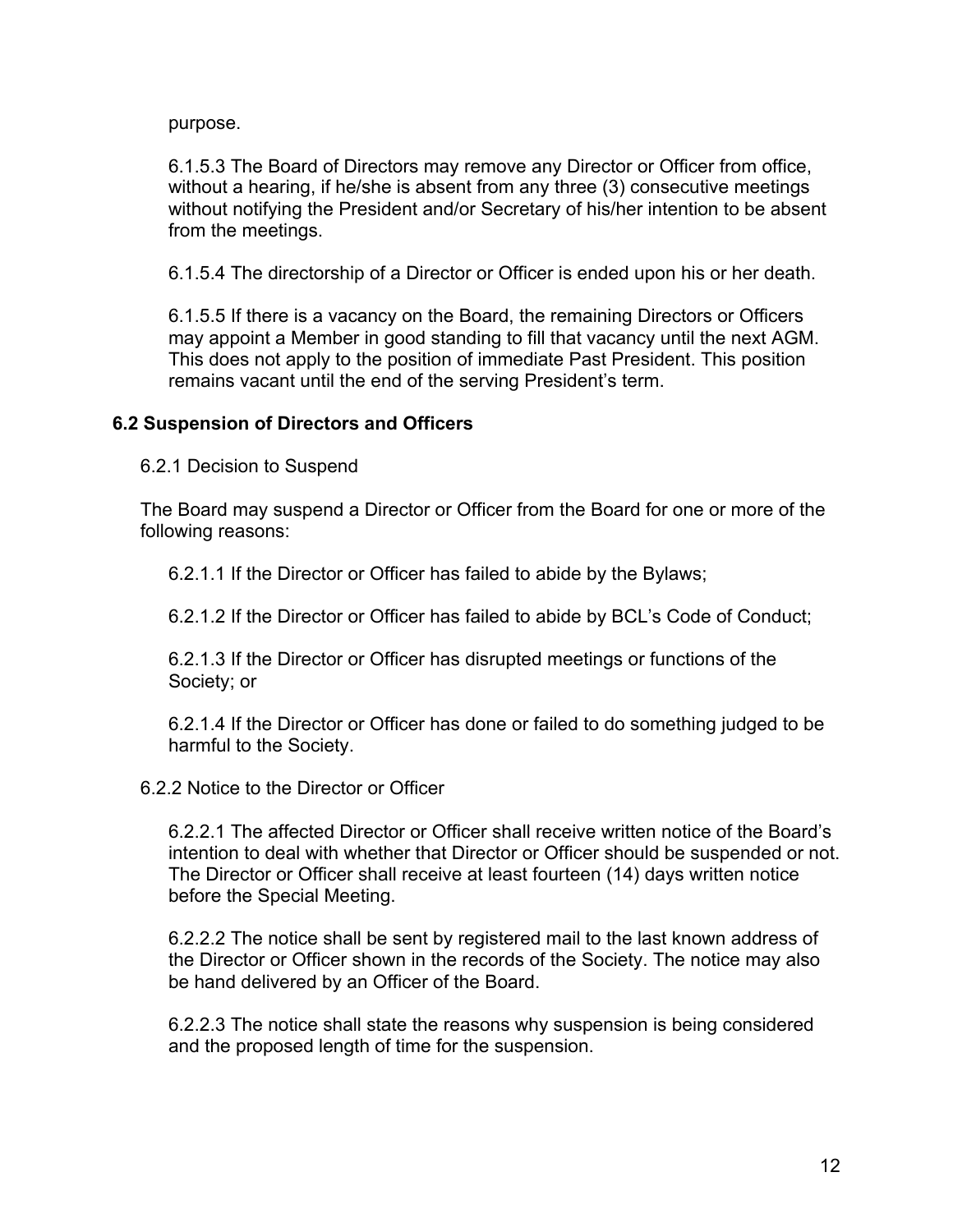#### 6.2.3 Decision of the Board

6.2.3.1 The Director or Officer shall have an opportunity to appear before the Board to address the matter. The Board may allow another person to accompany the Director.

6.2.3.2 The Board shall determine how the matter will be dealt with, and may limit the time given the Director or Officer to address the Board.

6.2.3.3 The Board may exclude the Director or Officer from its discussion of the matter, including the deciding vote. Quorum for such a hearing shall be two thirds (2/3) of the Executive Committee.

6.2.3.4 The decision of the Board is final.

6.2.4 Meetings of the Board

6.2.4.1 The Board shall hold at least nine (9) meetings each year.

6.2.4.2 The President shall call the meetings. The President shall also call a meeting if any four (4) Directors make a request in writing and state the business for the meeting.

6.2.4.3 Ten (10) days' notice for Board meetings to each Board Member is required. Board Members may waive notice.

6.2.4.4 Quorum is a simple majority of the Directors present at any Board meeting.

6.2.4.5 If there is no quorum, the President shall adjourn the meeting to the same time, place, and day of the following week.

6.2.4.6 Each Director, including the President and the Past President, has one (1) vote.

6.2.4.7 The President does not have casting vote in the case of a tie vote. A tie vote means the motion is defeated.

6.2.4.8 Meetings of the Board are open to Members of the Society, but only Directors may vote. A majority of the Directors present may ask any other Member, or other persons present, to leave.

6.2.4.9 All Directors may agree to and support a resolution by their signature or electronic consent. This resolution is as valid as one passed at any Board meeting. It is not necessary to give notice or to call a Board meeting. The date on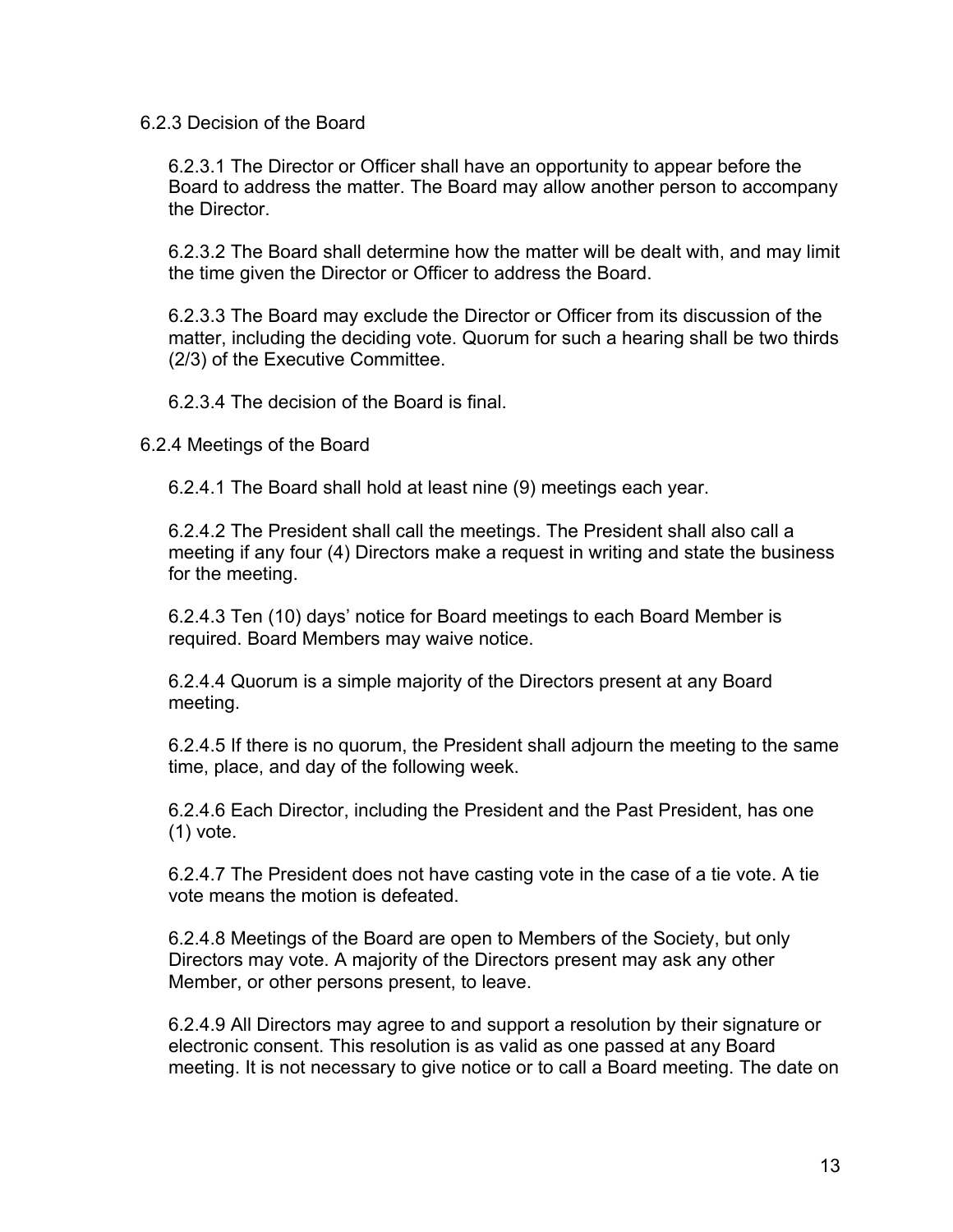the resolution is the date it is passed.

6.2.4.10 A meeting of the Board may be held by a teleconference, videoconference or other real-time conferencing technology at the request of a Director and at the discretion of the President, if it is feasible to make reliable real-time conferencing technology available. Directors who participate shall be considered present for the meeting.

6.2.4.11 Directors may hold in-camera meetings or sessions of meetings to protect privacy and confidentiality to discuss matters of a sensitive nature, including, but not limited to, internal board governance, performance and conduct of Directors and Officers, and issues requiring discrete direction and advice.

6.2.4.12 Irregularities or errors done in good faith do not invalidate acts done by any meeting of the Board.

6.2.4.13 A Director may waive formal notice of a meeting.

## **6.3 Officers**

6.3.1 The Officers of the Society are the President, Vice-President, Secretary and **Treasurer** 

6.3.2 The Officers shall hold office until re-elected or until a successor is elected.

### **6.4 Duties and Powers of the Officers**

The Officers are elected at the AGM of the Society for the following year. If there is an Officer vacancy, the Board may appoint or elect from among the Directors, any Officer, except the President, until the next AGM. Officers are authorized by the Board to sign on behalf of the Society.

6.4.1 The President:

- Supervises the affairs of the Board;
- When present, chairs all meetings of the Society, the Board and
- Carries out other duties assigned by the Board..

6.4.2 The Vice President:

- Assists and advises the Chair as required
- Learns the position of Chair
- Orients the incoming Vice Chair to ensure the smooth succession of leadership
- In the absence of the Chair, performs the duties of the Chair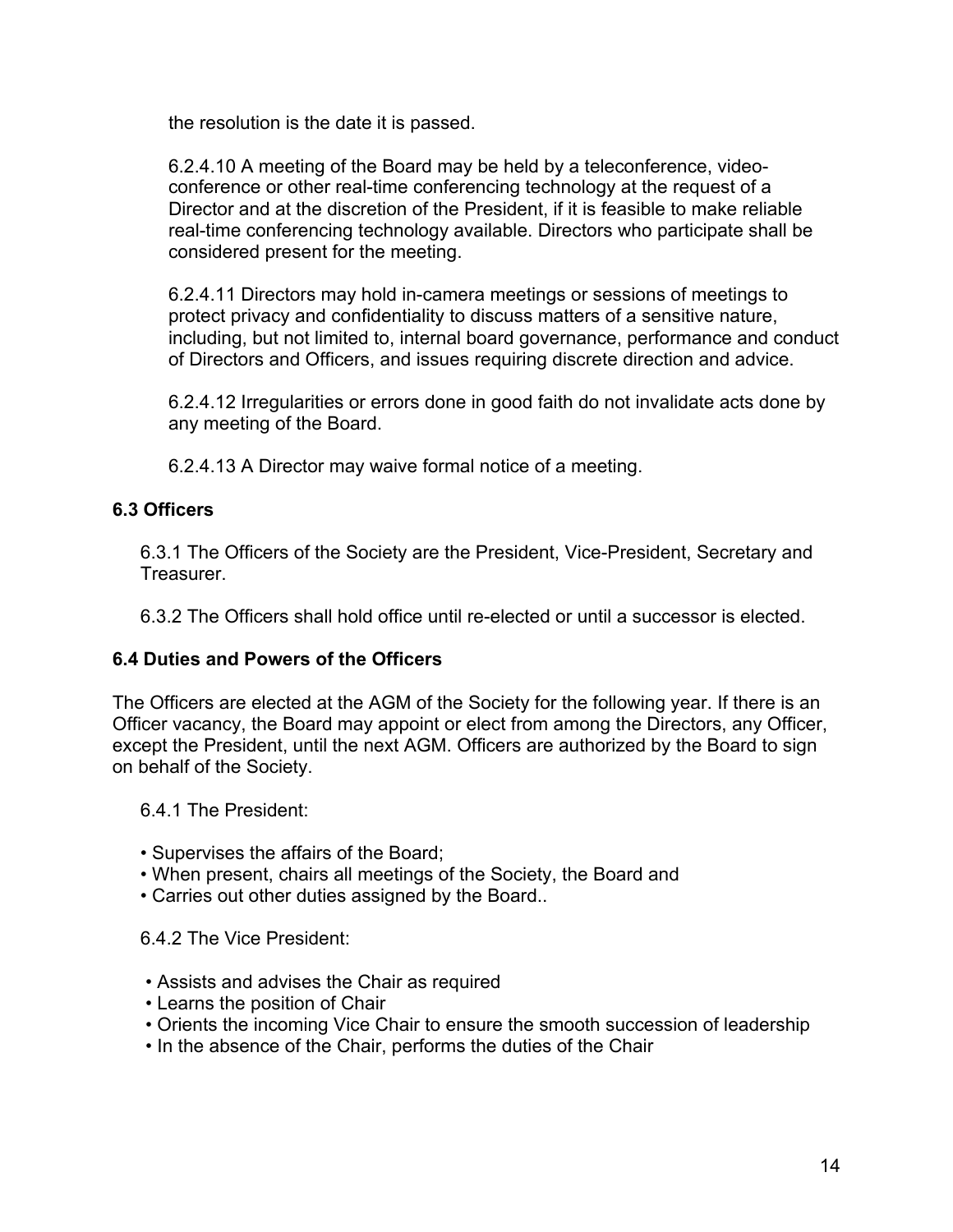6.4.3 The Secretary:

• Attends all meetings of the Society, the Board and the Executive Committee;

• Keeps accurate minutes of these meetings;

• Has charge of minute book and other records;

• Has charge of the Board's correspondence under the direction of the President and the Board;

• Makes sure all notices of various meetings are sent;

• Ensures a record of members and contact information is kept;

• Files annual return, changes in the Directors of the Society, Bylaws and matters of legal compliance as required.

• Carries out other duties assigned by the Board.

6.4.4 The Treasurer:

• Makes sure all monies paid to the Society are deposited in a chartered bank,

treasury branch, trust company or credit union chosen by the Board;

• Makes sure a detailed account of revenues and expenditures is presented at every Board and General Meeting;

• Makes sure an audited statement of the financial position of the Society is prepared and presented at the Annual General Meeting;

• Chairs the Finance Committee of the Board;

- Is a member of the Executive Committee;
- Makes sure annual fees are collected and deposited; and
- Carries out other duties assigned by the Board.

# **6.5 Board Committees**

6.5.1 Establishing Committees:

The Board may establish committees to advise the Board. These committees shall carry out the functions and otherwise act in accordance with such resolutions and/or Terms of Reference as may be passed by the Board of Directors.

6.5.2 General Procedures for Committees

6.5.2.1 A Board Member shall chair each committee created by the Board.

6.5.2.2 The Chairperson shall call Committee meetings. Each Committee shall:

- Provide reports on its meetings;
- Distribute these minutes or reports to the Committee members and to the chairpersons of other committees;

• Provide reports to Board meetings at the Board's request.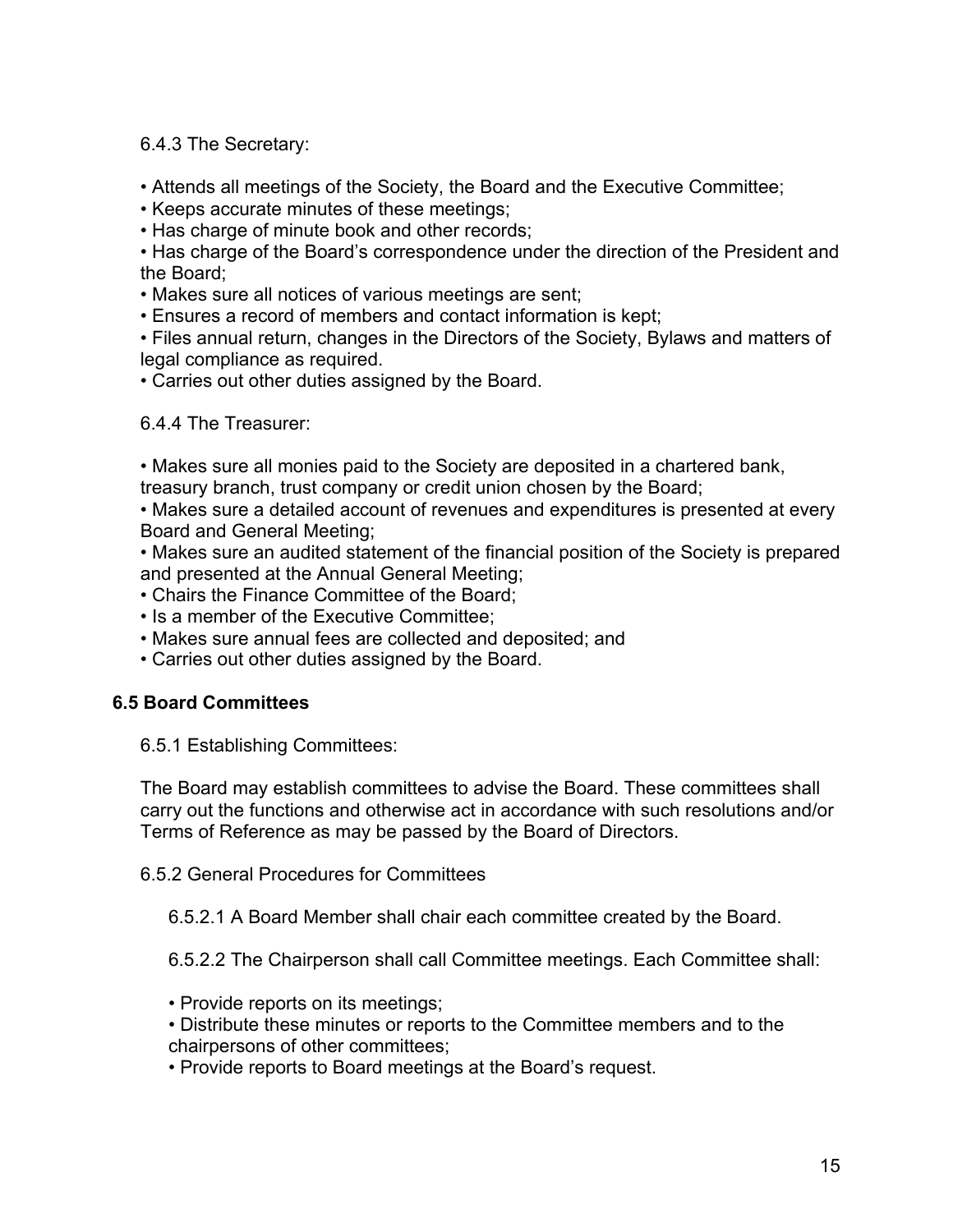6.5.2.3 Two (2) days' notice of a Committee meeting is required. The notice shall state the date, place and time of the committee meeting. Committee members may waive notice.

6.5.2.4 A majority of the Committee members present at a meeting is a quorum.

6.5.2.5 Each member of the Committee, including the Chairperson, has one (1) vote at the committee meeting. The Chairperson does not have a casting vote in case of a tie.

6.5.3 The Executive Committee:

(a) Consists of the President, Vice-President, Secretary, Treasurer and Past President.

(b) Is responsible for:

- Carrying out emergency and unusual business between Board meetings;
- Reporting to the Board on actions taken between Board meetings;
- Carrying out other duties as assigned by the Board.

(c) All meetings of the Executive Committee shall be called by the President or on the request of any two (2) other Executive Committee members. Such request shall be in writing and shall require the President to call a meeting and shall state the business of the meeting.

(d) All Officers may agree to and sign a resolution. This resolution is as valid as one passed at an Executive Committee meeting. It is not necessary to give notice or to call a meeting of the Executive Committee. The date on the resolution is the date it is passed.

(e) A meeting of the Executive Committee may be held by a conference call. Officers and the Past President who participate in this call are considered present for the meeting.

(f) Irregularities or errors done in good faith do not invalidate acts done by any meeting of the Executive Committee.

(g) An Officer may waive formal notice of a meeting.

(h) All decisions of the Executive Committee are to be ratified at the next regularly scheduled Board Meeting or are to be deemed null and void.

# **ARTICLE 7 - FINANCE AND OTHER MANAGEMENT MATTERS**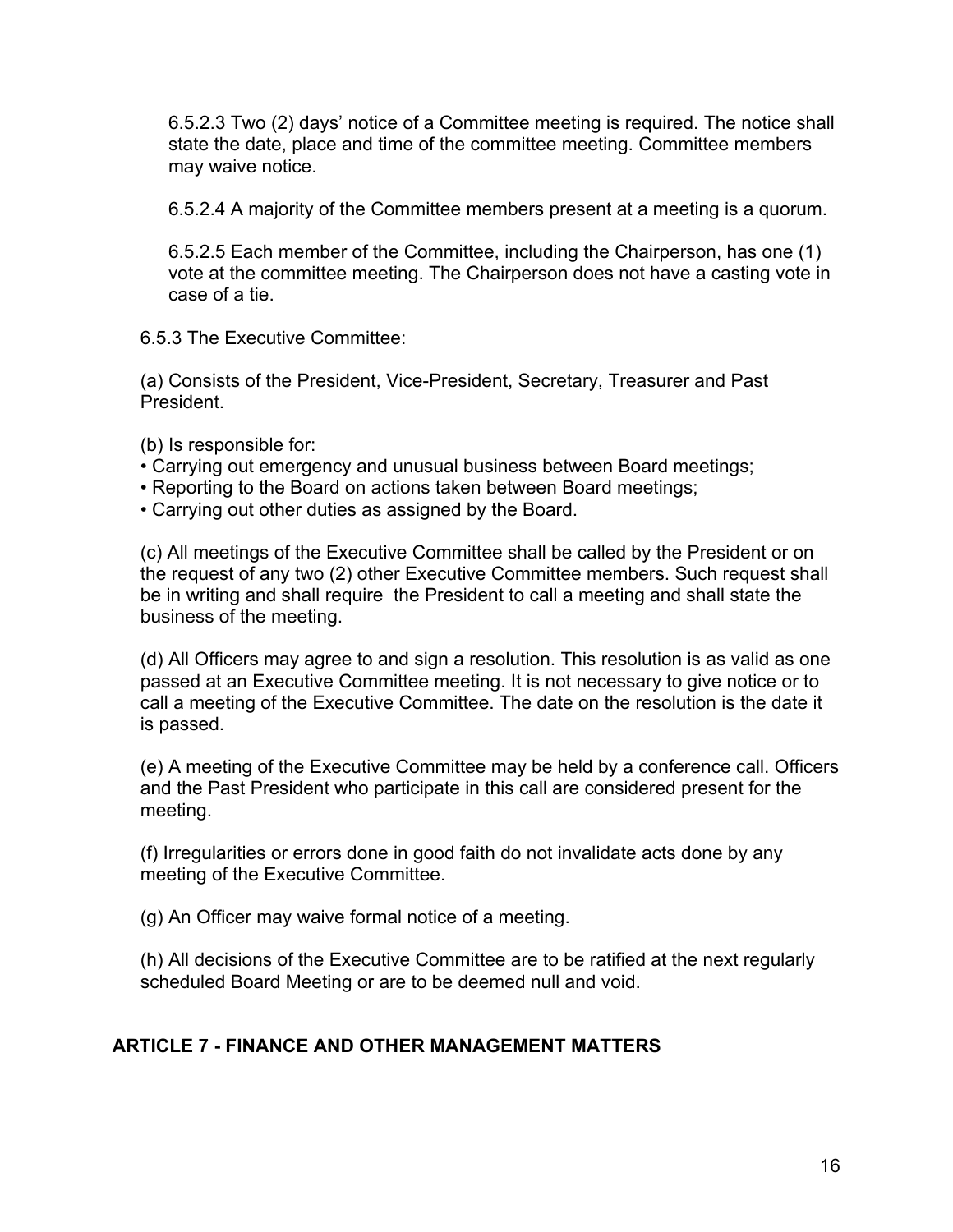# **7.1 The Registered Office**

The Registered Office of the Society shall be located in Edmonton, Alberta.

## **7.2 Finance and Auditing**

7.2.1 The fiscal year of the Society ends on March 31 of each year.

7.2.2 The books, accounts, and records of the Society shall be audited once per year by a duly qualified accountant or by two members of the Society not currently serving on the Board, elected for that purpose at the Annual General Meeting. A complete and proper statement of the standing of the books shall be presented by the Auditor / Members of the Society at an Annual General Meeting.

## **7.3 Seal of the Society**

7.3.1 The Board may adopt a seal as the Seal of the Society.

7.3.2 The Secretary shall have control and custody of the seal, unless the Board decides otherwise.

7.3.3 The Seal of the Society shall only be used by Officers authorized by the Board. The Board shall pass a motion naming the authorized Officers.

# **7.4 Cheques and Contracts of the Society**

7.4.1 Officers of the Board shall have authority to sign cheques drawn on the monies of the Society. Two signatures are required on all cheques.

7.4.2 Two members of the same household shall not have signing authority. No signing authority shall sign a cheque where he/she is the payee.

7.4.3 All contracts of the Society shall be signed by the Officers authorized to do so by resolution of the Board.

# **7.5 The Keeping and Inspection of the Books and Records of the Society**

7.5.1 The Secretary shall keep a copy of the Minute Books and record minutes of all meetings of the Members and of the Board.

7.5.2 The Secretary shall keep the original Minute Books at the Registered Office of the Society. This record shall contain minutes from all meetings of the Society, the Board and the Executive Committee.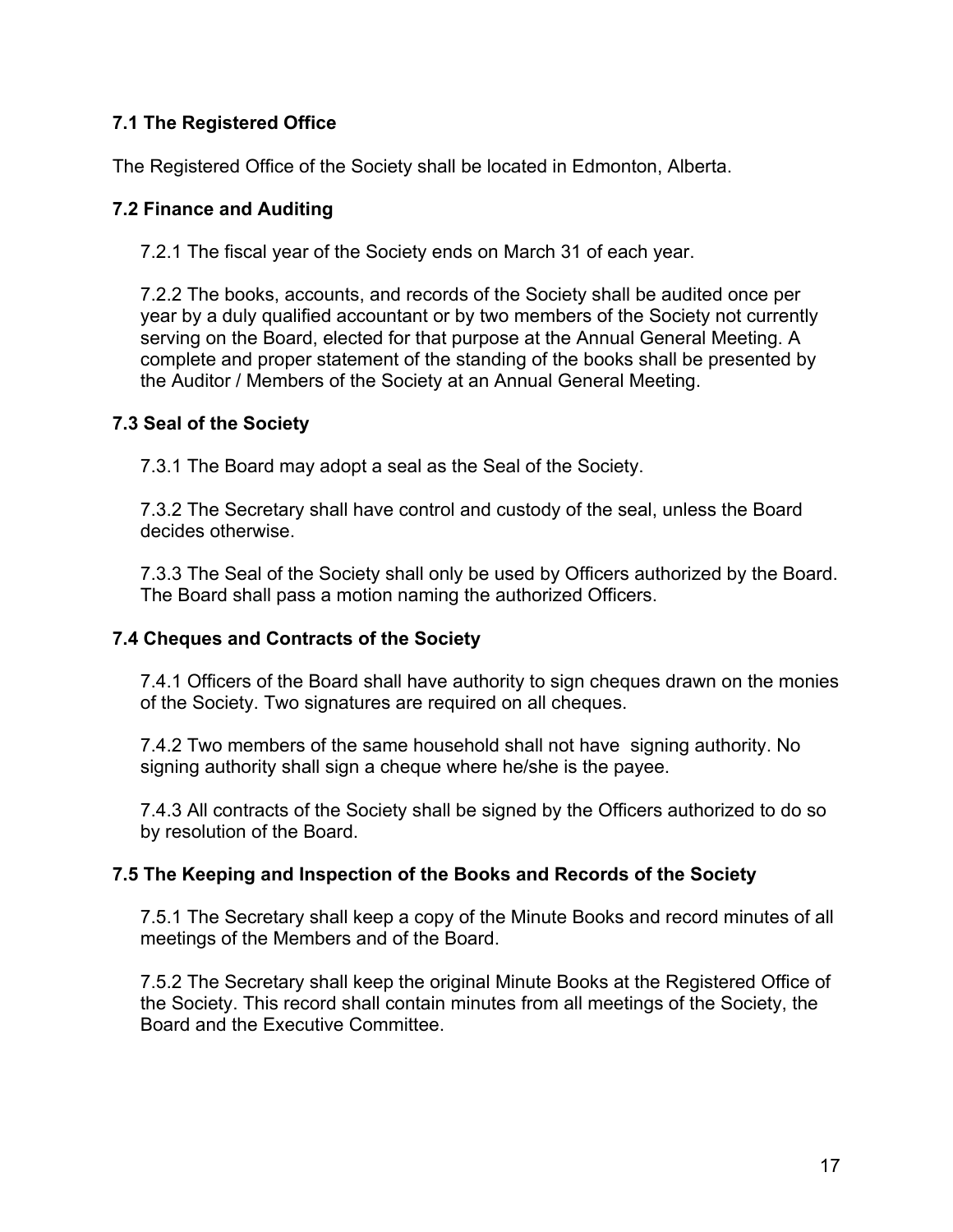7.5.3 The Board shall keep and file all necessary books and records of the Society as required by the Bylaws, the Societies Act, and/or any other statute or laws.

7.5.4 A Member wishing to inspect the books or records of the Society shall give reasonable notice to the President or the Secretary of the Society of his/her intention to do so.

7.5.5 Unless otherwise permitted by the Board, such inspection shall take place only at the Registered Office, or other regular business premises operated by the Society, during normal business hours.

7.5.6 All financial records of the Society are open for such inspection by the Members.

7.5.7 Other records of the Society are also open for inspection, except for records that the Board designates as confidential.

## **7.6 Borrowing Powers**

7.6.1 The Society may borrow or raise funds to meet its objects and operations. The Board may decide the amounts and ways to raise money, including giving or granting security.

7.6.2 The Society may issue debentures to borrow only by resolution of the Board confirmed by a Special Resolution of the Society.

# **7.7 Payments**

7.7.1 No Member, Director or Officer of the Society shall receive any payment for his/her services as a Member, Director or Officer.

7.7.2 Reasonable expenses incurred while carrying out duties of the Society may be reimbursed upon Board approval.

# **7.8 Protection and Indemnity of Directors and Officers**

7.8.1 Each Director and Officer holds office with protection from the Society. The Society indemnifies each Director or Officer against all costs or charges that result from any act done in his/her role for the Society through the purchase of Directors' Liability Insurance at a level appropriate to current risk. The Society does not protect any Director or Officer for acts of fraud, dishonesty, or bad faith.

7.8.2 No Director or Officer is liable for the acts of any other Director, Officer or employee. No Director or Officer is responsible for any loss or damage due to the bankruptcy, insolvency, or wrongful act of any person, firm or corporation dealing with the Society. No Director or Officer is liable for any loss due to an oversight or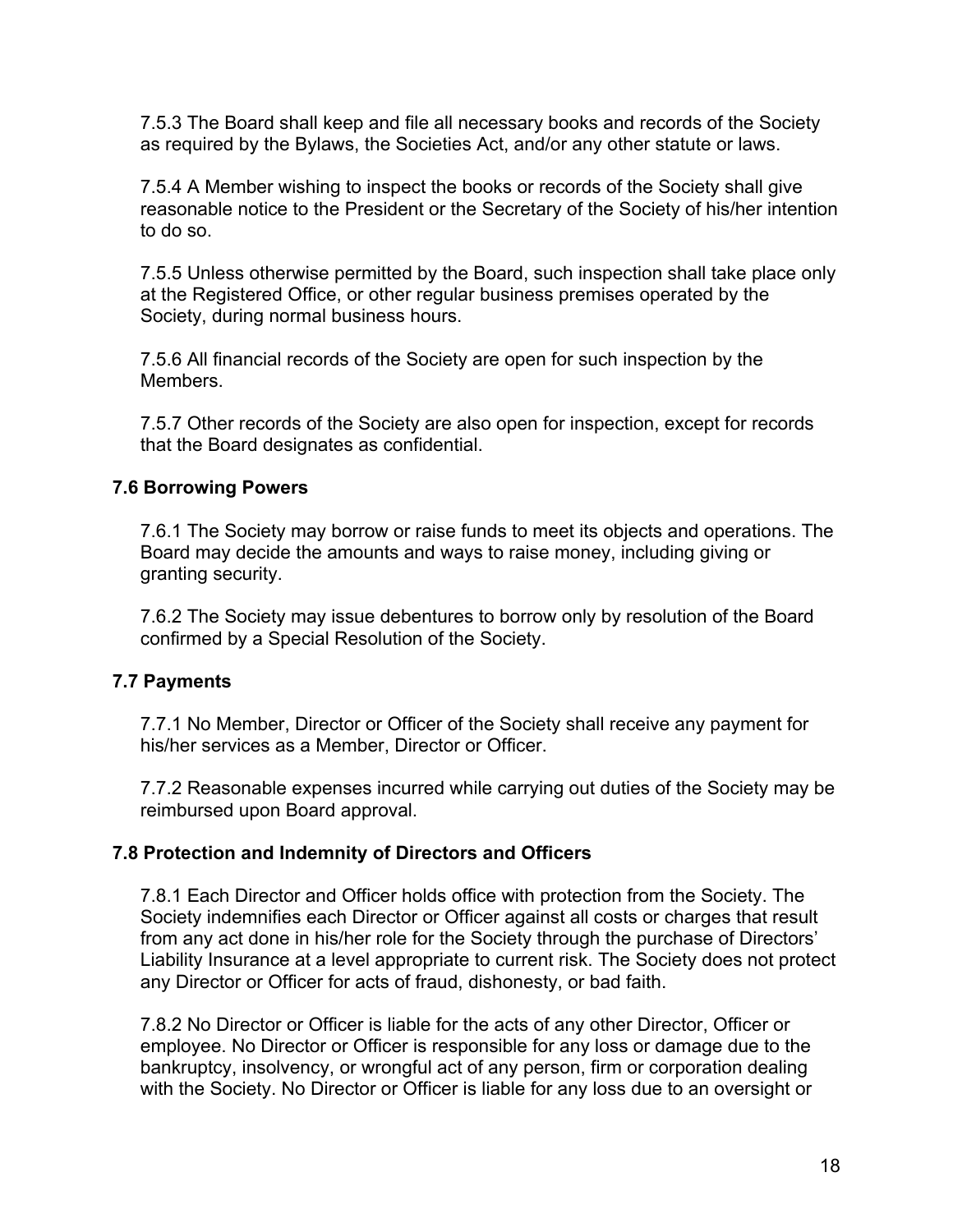error in judgment, or by an act in his/her role for the Society, unless the act is fraud, dishonesty or bad faith.

7.8.3 Directors or Officers may rely on the accuracy of any statement or report prepared by the Society's auditor. Directors and Officers are not held liable for any loss or damage as a result of acting on that statement or report.

# **ARTICLE 8 - AMENDMENTS TO BYLAWS**

8.1 These Bylaws may be rescinded, altered, or added to by a Special Resolution at a General, Special General, or Annual General Meeting with 21 days' notice in writing or otherwise as set out in Article 5.

8.2 Any proposed changes shall be reviewed at a Board of Directors meeting before being forwarded to a General, Special General, or Annual General Meeting.

## **ARTICLE 9 - DISTRIBUTION OF PROPERTY UPON WINDING UP OR DISSOLUTION OF THE SOCIETY**

# **9.1 Edmonton Federation of Community Leagues**

Upon dissolution of the Society, all real property, fixtures, and liquid assets remaining after the payment of any debts, shall become the property of the Edmonton Federation of Community Leagues, in trust. The Edmonton Federation of Community Leagues will hold the cash assets in trust until they are able to reactivate the Society or merge the Society with another Community League. The real property shall pass to the City of Edmonton, pursuant to the Tripartite License Agreement.

# **9.2 Return to Grant Sponsors**

All property in the hands of the Society upon winding up or dissolution of the Society that has been placed in its hands by a grant sponsor and has not been disbursed pursuant to the terms of the granting agreement between the Society and the Grant Sponsor shall be returned to the Grant Sponsor or otherwise dealt with in accordance with the agreements between the Society and the Grant Sponsor.

### **9.3 Casino Funds**

All property in the hands of the Society upon winding up or dissolution of the Society that originated from casino revenue which remain after the payment of all debts, liabilities and other obligations of the Society for which funds can be used pursuant to the terms of the casino license, shall be delivered to a registered charitable organization determined by the Board and which is acceptable pursuant to the terms of the casino